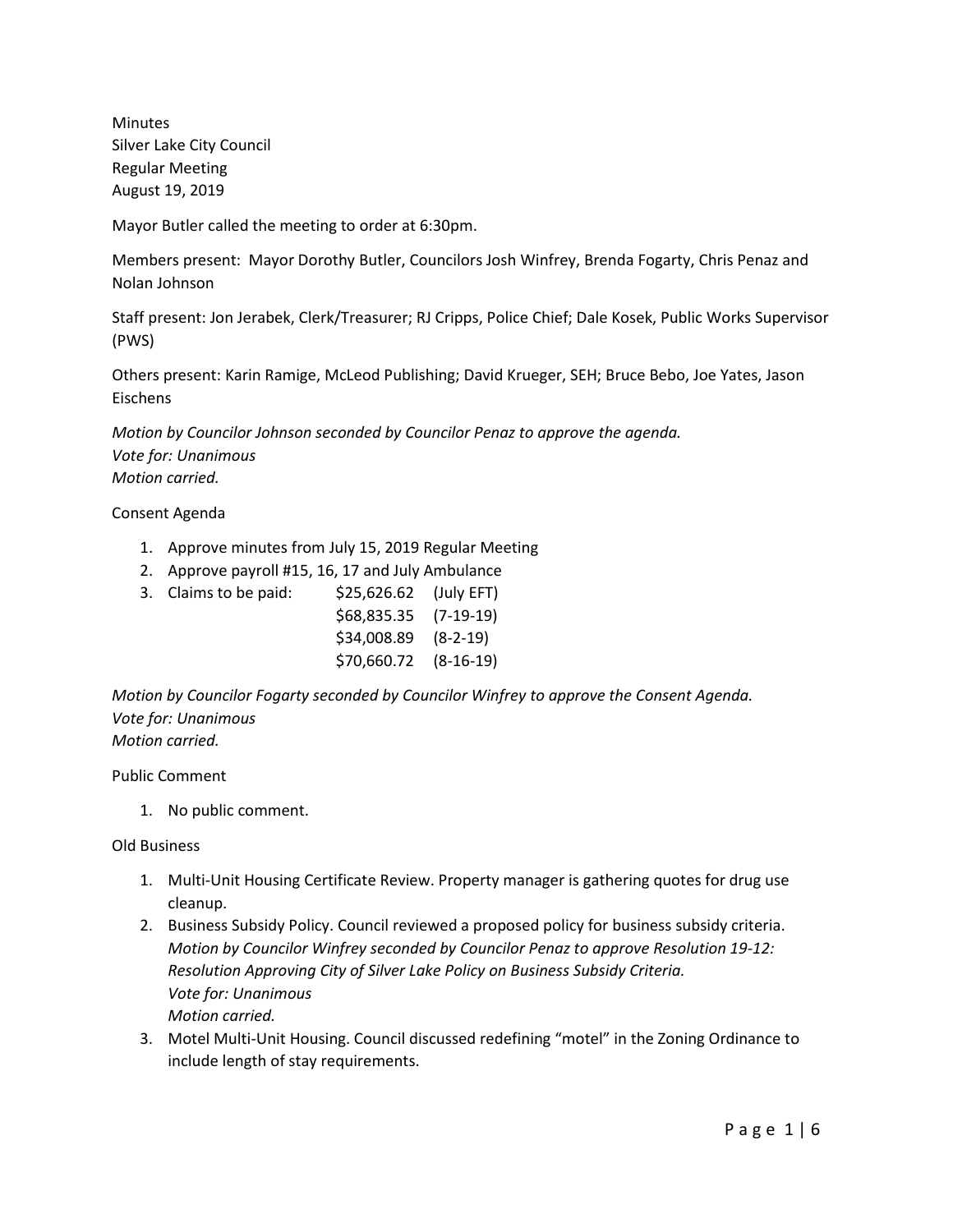*Motion by Councilor Penaz seconded by Councilor Fogarty to direct the City Attorney to draft a new definition for "Motel" in the Zoning Ordinance that includes length of stay maximum of twenty-nine days in a sixty consecutive day period. Vote for: Unanimous Motion carried.*

- 4. Resolution 19-11: Resolution Approving Limited Parking on Grove Ave NE. *Motion by Councilor Fogarty seconded by Councilor Johnson to approve Resolution 19-11. Vote for: Unanimous Motion carried.*
- 5. Second Reading Ordinance 95: An Ordinance Amending Chapter 9 Section 6 Subdivision 2 of the Silver Lake Municipal Code Regarding Parking Regulations. *Motion by Councilor Winfrey seconded by Councilor Penaz to approve Ordinance 95. Vote for: Unanimous Motion carried.*
- 6. Yard Waste/Recycling Site. Council discussed options including fencing, surveillance, and a signin sheet at City Hall for securing the yard waste site and adding the recycling site. The subject will further be discussed at a future workshop.
- 7. McLeod County Shop Agreement. Council reviewed an agreement with McLeod County for purchasing the shop located at 305 Main St E for \$72,200. The city would perform street sweeping, snow plowing and/or snow removal, and salt/sand applications on all county roads within the city valued at \$5,200 per year for 14 years. At any point the city may cancel the service agreement and pay the county for the remaining balance. *Motion by Councilor Fogarty seconded by Councilor Winfrey to approve the agreement with McLeod County for the shop located at 305 Main St E. Vote for: Unanimous*

*Motion carried.*

#### New Business

- 1. Capital Improvement Project Engineer Report. David Krueger of SEH presented an agreement for a Preliminary Engineer Report (PER) and Environmental Report (ER). The reports are necessary if the city wishes to pursue a USDA Rural Development loan for a possible capital improvement project. The proposed cost of the agreement was \$100,000 and would take roughly four months to complete. Council discussed reviewing the proposal further at a future workshop as well as researching financing options with the city's financial advisor.
- 2. Personnel Wage Increase and COLA. Council reviewed options presented by Personnel Committee for wage increases for Dale Kosek and Gary Jerabek. The two employees did not receive a COLA increase for 2019 nor a review increase due to their wages being above the current pay scale for their positions.

*Motion by Councilor WInfrey seconded by Councilor Penaz to approve a 2% COLA for Dale Kosek and Gary Jerabek for salary received in 2019. Vote for: Unanimous Motion carried.*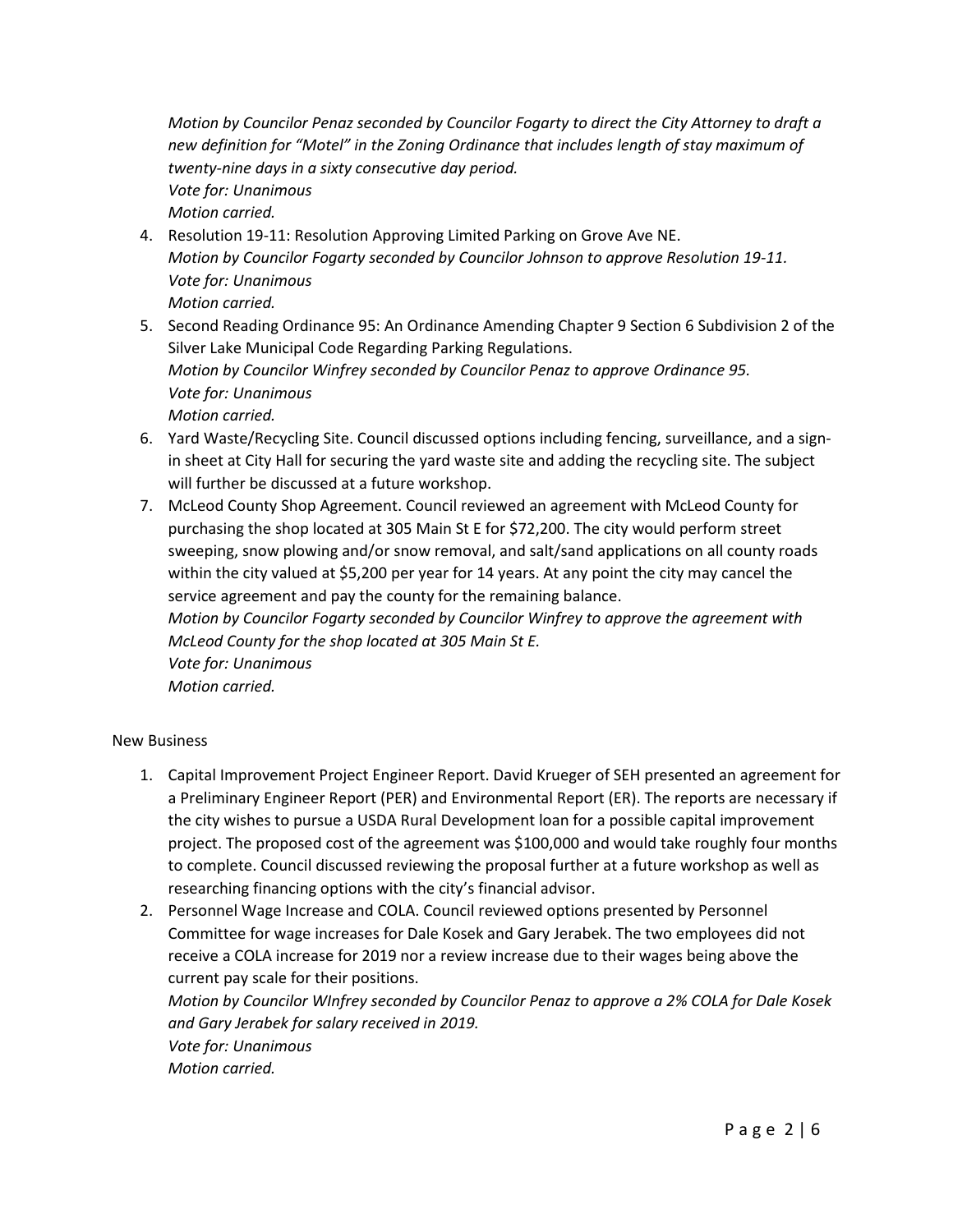*Motion by Councilor Fogarty seconded by Councilor Penaz to eliminate the Longevity Pay Policy beginning January 1, 2020.*

*Vote for: Unanimous*

*Motion carried.*

*Motion by Councilor Fogarty seconded by Councilor Winfrey to approve an optional, as voted by the City Council, 1% annual review increase for full-time employees that are at or above the maximum step pay for their position beginning January 1, 2020. Vote for: Unanimous Motion carried.* 

3. Personnel Policy Updates. Personnel Committee presented updates to the City Personnel Policy including revisions to minimum age for Municipal Liquor Store employees and revisions to the Sick Leave section.

*Motion by Councilor Fogarty seconded by Councilor Penaz to approve the revisions to the Personnel Policy.*

*Vote for: Unanimous Motion carried.*

4. 2020 Preliminary Budget Review. Clerk Jerabek presented a draft of the preliminary budget for 2020. The total tax levy would increase 5.27% to \$546,629 under the version. Wages were calculated with a 2.5% COLA and health insurance was calculated to increase roughly 5.5%. The preliminary budget must be set by September 30.

Mayor Butler called for a brief recess at 8:00pm.

Mayor Butler called the meeting back to order at 8:03pm.

#### Department Business

- 1. Public Works
	- a. Pola-Czesky Days were successful.
	- b. Discharge gate at wastewater pond was replaced.
	- c. Catch basins
		- i. Lake Ave and Howard St basin replaced.
		- ii. Obtaining quotes for basin at Lake Ave and Center St
	- d. Reviewing cost of tree trimming on Frank St from Oliver Ave to Queen Ave.
	- e. Well house controls to be installed week of August 19, 2019.
	- f. Emergency bypass pump under repair.
	- g. Obtaining service quote on 100kw generator.
	- h. Pool mushroom feature to cost \$20,000-\$25,000 to repair. Will look at removing and adding small slide instead.
	- i. Plow truck is being sanded and painted.
	- j. Request to purchase Omni-Site dialer for well for \$2650 with electrical installation of approximately \$350. Funds would be taken from PeopleService maintenance budget. *Motion by Councilor Fogarty seconded by Councilor Winfrey to approve the purchase of the Omni-Site dialer for \$3,000. Vote for: Unanimous Motion carried.*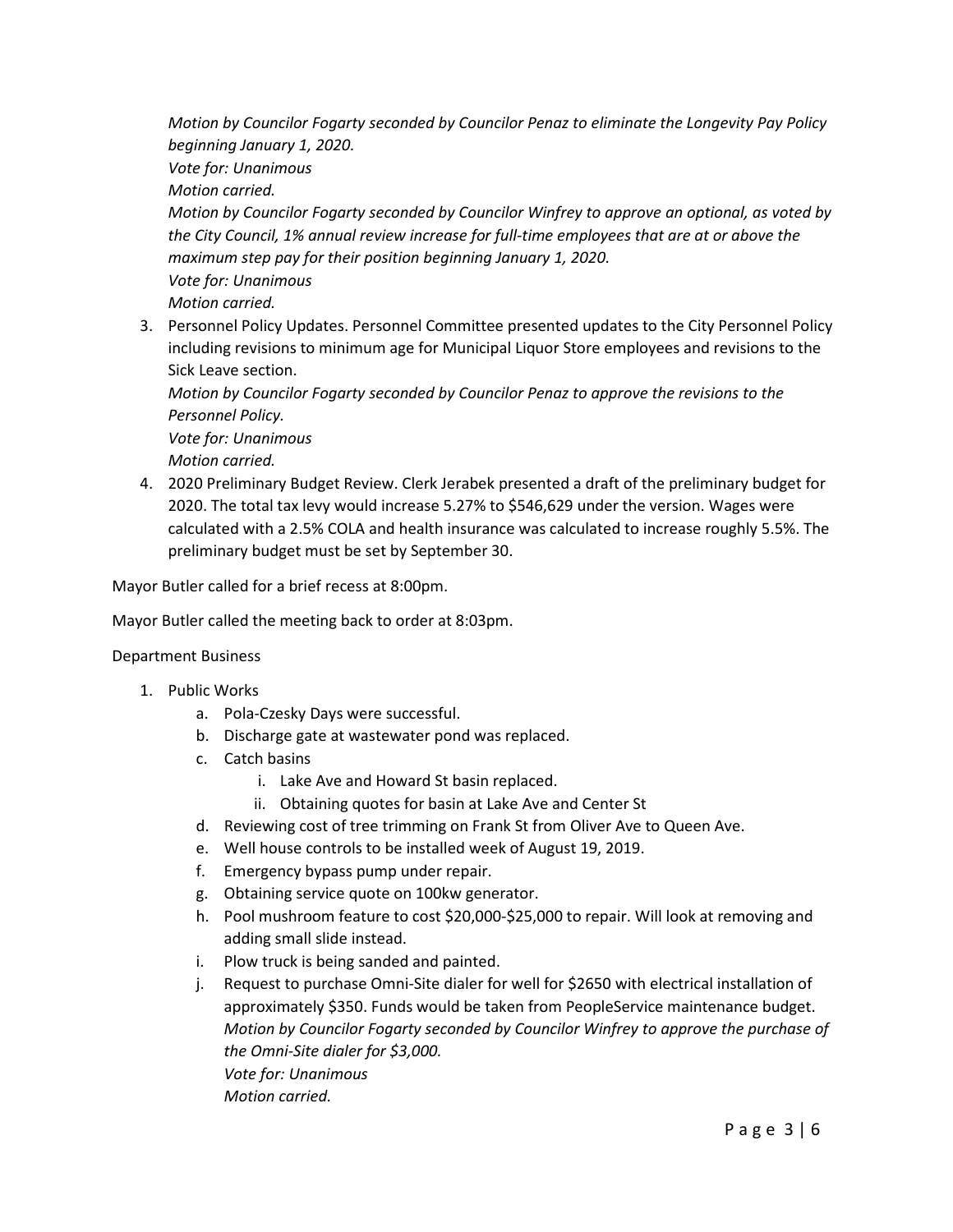- k. Reviewed June 2019 PeopleService report.
- 2. Public Safety
	- a. Fire Department
		- i. Reviewed calls for month.
		- ii. Fire Officer Class started August 15, 2019.
		- iii. Commended weather spotters on critical information provided during tornado near the city.
		- iv. Walk for Fallen Firefighters during Pola-Czesky Days parade was well received.
		- v. Reviewed FD Officer position descriptions and qualifications. FD has been working toward a more defined officer hiring process. *Motion by Councilor Fogarty seconded by Councilor Penaz to approve the FD Officer position descriptions and qualifications. Vote for: Unanimous Motion carried.*
	- b. Ambulance Department
		- i. Reviewed calls for month.
		- ii. One EMT and one EMR have been placed on crews.
		- iii. Letters were mailed for recruitment.
		- iv. Discussed Ambulance storage room.
	- c. Police Department
		- i. Reviewed 6-Month Review for Officer Ian Coates.

*Motion by Councilor Fogarty seconded by Councilor Winfrey to approve the review for Officer Ian Coates and to retain with wage increase to \$18.85. Vote for: Unanimous*

*Motion carried.*

ii. Request to hire Victoria Cripps for Police Records/Transcriptionist position. Position estimated to receive 10-20 hours per month. If hired, Cripps would be under supervision of Officer Coates.

*Motion by Councilor Fogarty seconded by Councilor Johnson to approve Victoria Cripps as Police Records/Transcriptionist at starting wage of \$14.35 pending background check and drug screen.*

*Vote for: Unanimous*

*Motion carried.*

- iii. Reviewed arrests and call activity for month and Pola-Czesky Days.
- iv. Chief Cripps recommended that all job positions with city have list of disqualifiers for background checks.
- 3. Municipal Liquor
	- a. Sales for July were \$44,414.87 with a net loss of \$8,958.97 and year-to-date sales were \$295,415.31 with a net profit of \$12,756.04.
	- b. Request to approve Car and Bike Show by Fire Relief Association on Main Street from Lake Ave to Thomas Ave on September 21, 2019 from noon to 7pm. *Motion by Councilor Penaz seconded by Councilor Fogarty to approve the Car and Bike Show on September 21, 2019. Vote for: Unanimous*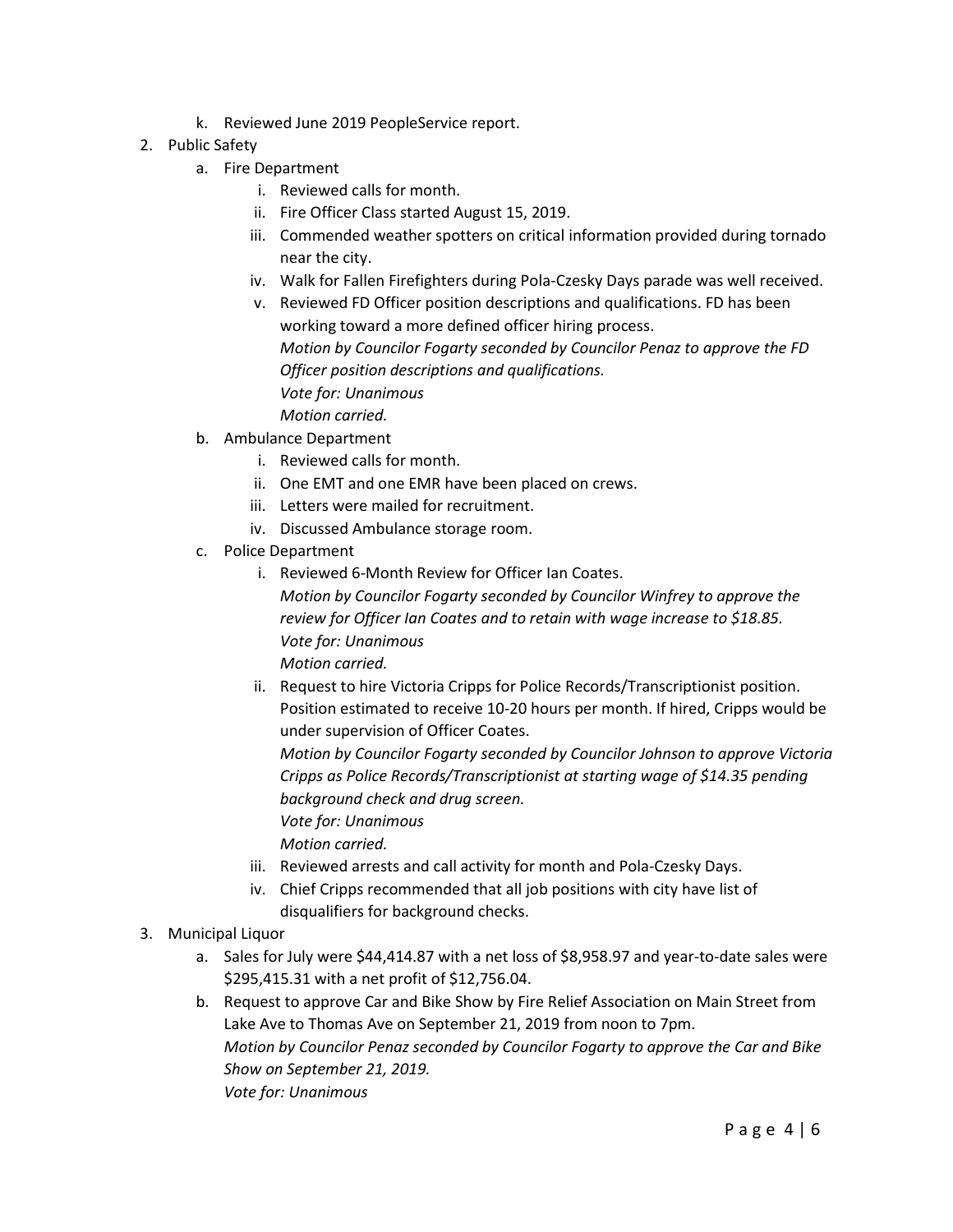*Motion carried.*

c. Request to approve the hire of Connie Schultz as part-time bartender. *Motion by Councilor Penaz seconded by Councilor Johnson to approve hire of Connie Schultz as part-time bartender at starting wage of \$10.27 pending drug test and background check. Vote for: Unanimous*

*Motion carried.*

d. Request to approve the hire of Dana Wait as part-time bartender. *Motion by Councilor Penaz seconded by Councilor Winfrey to approve hire of Dana Wait*

*as part-time bartender at starting wage of \$10.27 pending drug test and background check.*

*Vote for: Unanimous*

*Motion carried.*

e. Request to approve the hire of Travis Rohling as part-time bartender. *Motion by Councilor Penaz seconded by Councilor Winfrey to approve hire of Travis Rohling as part-time bartender at starting wage of \$10.27 pending drug test and background check.*

*Vote for: Councilor Penaz, Councilor Johnson, Councilor Winfrey, Mayor Butler Vote against: Councilor Fogarty Motion carried.*

- f. Council reviewed MLS policy for allowing individuals under 21 years of age as customers. *Motion by Councilor Penaz seconded by Councilor Johnson to approve policy outlining individuals under 21 years of age to patronize the establishment. Vote for: Unanimous Motion carried.*
- 4. Community Development
	- a. Planning Commission will meet in August 22, 2019.
	- b. Clerk Jerabek met with U.S. Census representative on Complete Count Committees ahead of 2020 Census.
	- c. Dog Barking Ordinance *Motion by Councilor Johnson to table dog barking ordinance until next regular meeting. Vote for: Unanimous Motion carried.*
	- d. No tenting sites were rented for Pola-Czesky Days.
- 5. Administration
	- a. Reviewed July Treasurer's Report
	- b. Reviewed Peddler's Permit application from Jon Lawrence Trout with Roof Co. N.A. for one year. Chief Cripps recommendation to approve. *Motion by Councilor Fogarty seconded by Councilor Johnson to approve the Peddler's Permit application from Jon Lawrence Trout for one year. Vote for: Unanimous Motion carried.*
	- c. Reviewed updated PeopleService contract with monthly rates lowered \$100 to reflect weekend checks performed remotely beginning October 1, 2019.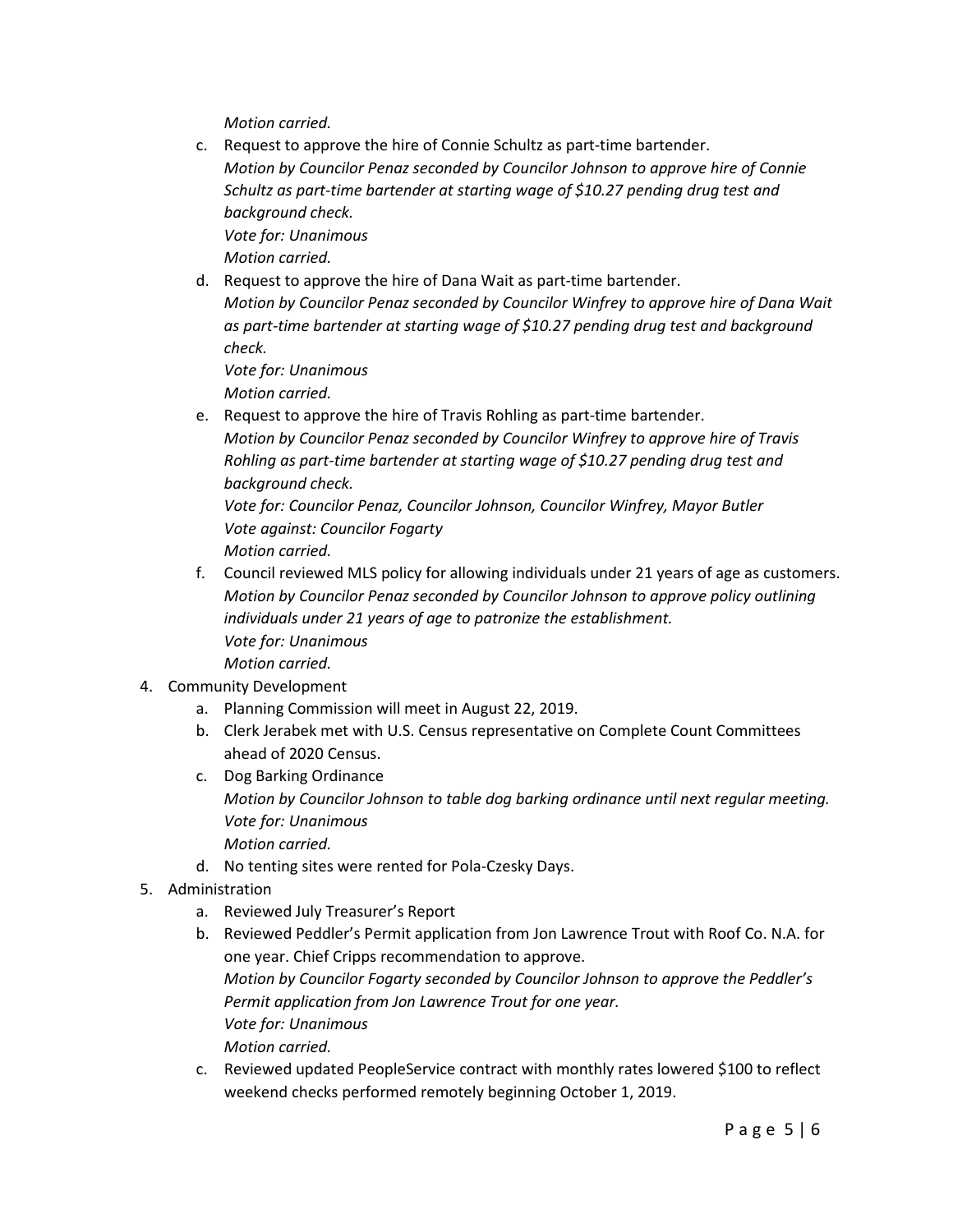*Motion by Councilor Fogarty seconded by Councilor Penaz to approve updated contract with PeopleService in effect October 1, 2019. Vote for: Councilor Fogarty, Councilor Penaz Vote against: Councilor Johnson, Councilor Winfrey, Mayor Butler Motion failed.* Council expressed concern over locating services provided by PeopleService.

- d. Reviewed SafeAssure contract for 2019-2020 for \$2,648.78. *Motion by Councilor Winfrey seconded by Councilor Johnson to approve the September 1, 2019 to September 1, 2020 SafeAssure contract for \$2,648.78. Vote for: Unanimous Motion carried.*
- e. City Hall administration will be seeking affordable training and educational workshops.
- f. Computer Use Policy, Social Media Policy, and Internal Accounting Controls Policy will be reviewed at a future meeting.

Open Discussion

- 1. Discussed building permit questions and requirements.
- 2. Discussed setting workshop date.

*Motion by Councilor Fogarty seconded by Councilor Winfrey to adjourn this regular meeting of the Silver Lake City Council. Vote for: Unanimous Motion carried.*

Meeting adjourned at 10:32pm.

Seal of the City:

Jon Jerabek, Clerk/Treasurer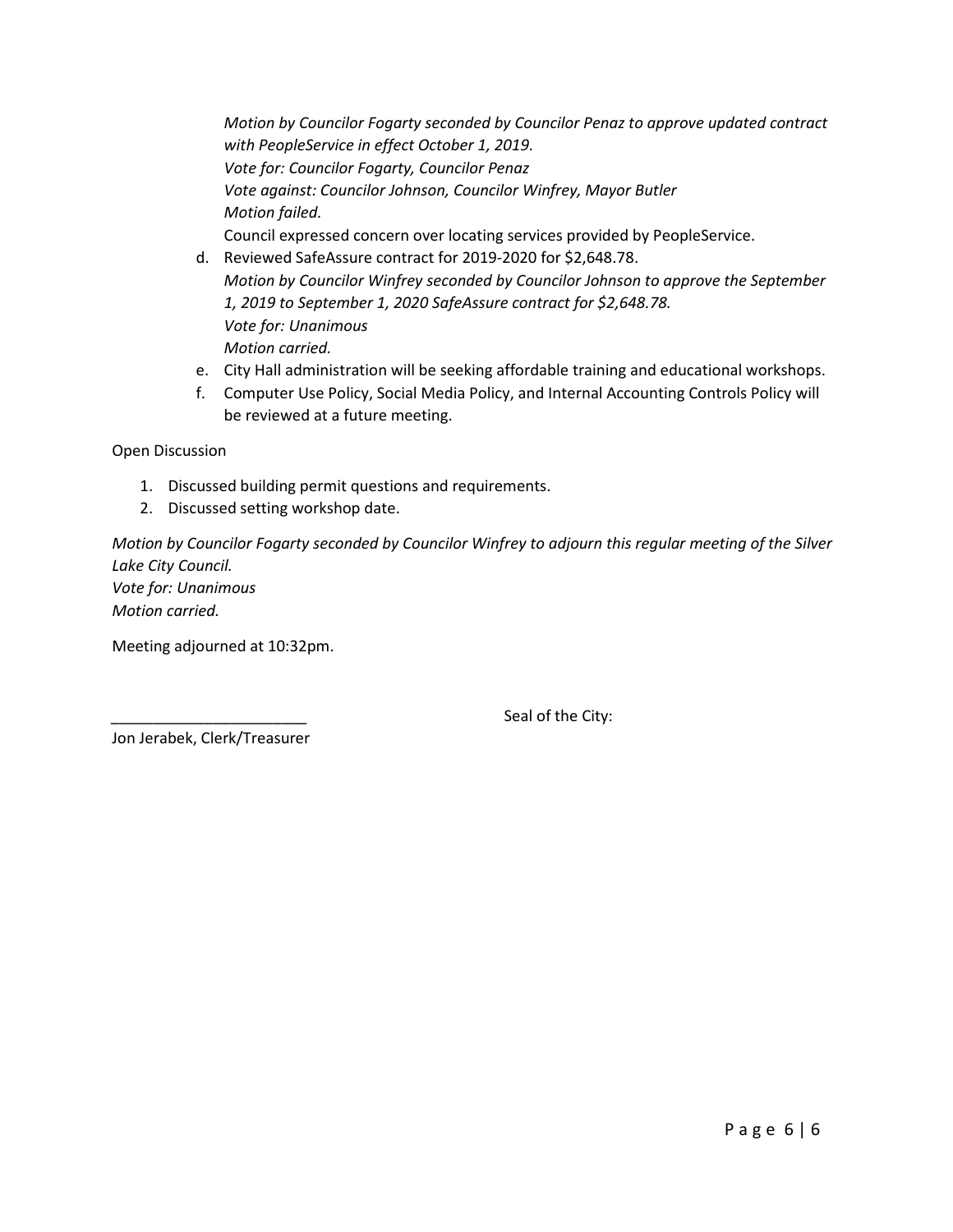# **CITY COUNCIL CITY OF SILVER LAKE**

# **RESOLUTION 19-11: RESOLUTION APPROVING PROHIBITED PARKING ON GROVE AVENUE NE**

 $\mathcal{L}_\text{max} = \mathcal{L}_\text{max} = \mathcal{L}_\text{max} = \mathcal{L}_\text{max} = \mathcal{L}_\text{max} = \mathcal{L}_\text{max} = \mathcal{L}_\text{max} = \mathcal{L}_\text{max} = \mathcal{L}_\text{max} = \mathcal{L}_\text{max} = \mathcal{L}_\text{max} = \mathcal{L}_\text{max} = \mathcal{L}_\text{max} = \mathcal{L}_\text{max} = \mathcal{L}_\text{max} = \mathcal{L}_\text{max} = \mathcal{L}_\text{max} = \mathcal{L}_\text{max} = \mathcal{$ 

**WHEREAS**, The City of Silver Lake has the authority to designate specific areas as limited parking for convenience of the public or to minimize traffic hazards and preserve the free flow of traffic, and

**WHEREAS**, The City of Silver Lake has deemed a section of Grove Avenue NE as a potential area for traffic hazards, and

**WHEREAS**, The City of Silver Lake has determined that prohibited parking along the west side of Grove Ave NE from State Highway 7 to the south 155 feet would lessen the potential for traffic hazards, and

**THEREFORE BE IT RESOLVED**, by the City Council of the City of Silver Lake that along the west side of Grove Ave NE from State Highway 7 to the south 155 feet shall be designated as a prohibited parking zone.

Adopted by the Council this  $19<sup>th</sup>$  day of August, 2019.

Dorothy Butler, Mayor

Seal of The City:

\_\_\_\_\_\_\_\_\_\_\_\_\_\_\_\_\_\_\_\_\_\_\_\_\_\_\_\_\_\_\_\_\_\_\_\_\_ Jon Jerabek, Clerk/Treasurer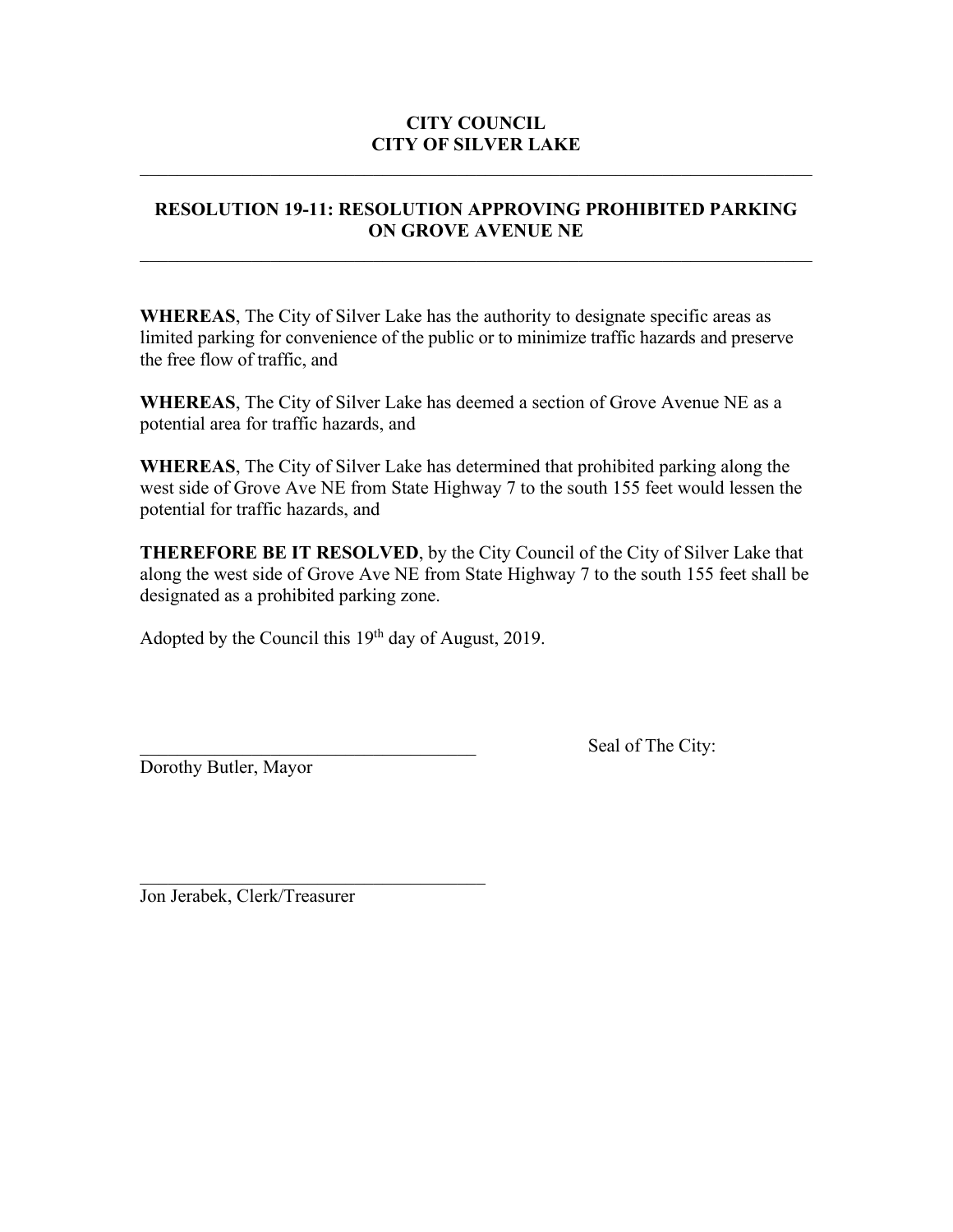# **CITY COUNCIL CITY OF SILVER LAKE**

# **RESOLUTION 19-12: RESOLUTION APPROVING CITY OF SILVER LAKE POLICY ON BUSINESS SUBSIDY CRITERIA**

 $\mathcal{L}_\text{max} = \mathcal{L}_\text{max} = \mathcal{L}_\text{max} = \mathcal{L}_\text{max} = \mathcal{L}_\text{max} = \mathcal{L}_\text{max} = \mathcal{L}_\text{max} = \mathcal{L}_\text{max} = \mathcal{L}_\text{max} = \mathcal{L}_\text{max} = \mathcal{L}_\text{max} = \mathcal{L}_\text{max} = \mathcal{L}_\text{max} = \mathcal{L}_\text{max} = \mathcal{L}_\text{max} = \mathcal{L}_\text{max} = \mathcal{L}_\text{max} = \mathcal{L}_\text{max} = \mathcal{$ 

**WHEREAS**, the City of Silver Lake (the "City") acknowledges the need to provide financial assistance to businesses in the City to further economic and development objectives of the City, and

**WHEREAS**, of Minnesota Statutes 116J.993 through 116J.995 requires the City to establish Business Subsidy Criteria before any new business subsidy can be provided, and

**WHEREAS**, the City has performed all actions required by law to be performed prior to the adoption of the Silver Lake Business Subsidy Criteria, including the holding of a public hearing upon published notice as required by law.

**THEREFORE BE IT RESOLVED**, by the City Council of the City hereby adopts the Silver Lake Business Subsidy Criteria as defined in the attached Exhibit A.

Adopted by the Council this  $19<sup>th</sup>$  day of August, 2019.

Dorothy Butler, Mayor

Seal of The City:

\_\_\_\_\_\_\_\_\_\_\_\_\_\_\_\_\_\_\_\_\_\_\_\_\_\_\_\_\_\_\_\_\_\_\_\_\_ Jon Jerabek, Clerk/Treasurer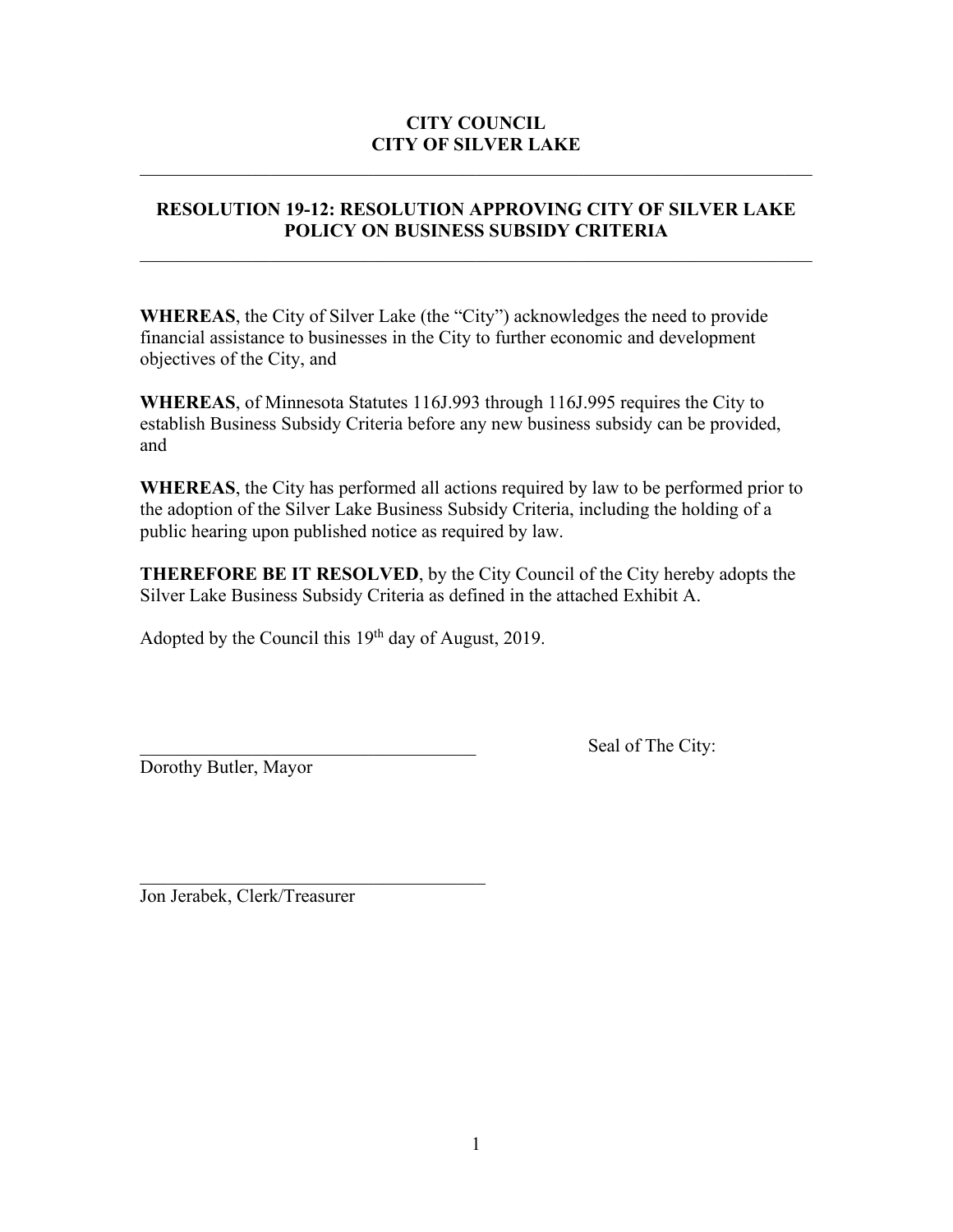### Exhibit A

## **CITY OF SILVER LAKE Policy Regarding Business Subsidy Criteria**

**The following business subsidy criteria are intended to satisfy the requirements of Minnesota Statutes 116J.993 through 116J.995 (the "Act"). The Term "City" means collectively the City of Silver Lake, and its Economic Development Authority.**

### **Criteria**

### **The City hereby expresses its support for the use of business subsidies that meet the below listed criteria.**

- But-for Test. There is a substantial likelihood that the project would not go forward without the business subsidy requested. This criteria must be supported by representations of the applicant for business subsidy.
- Redevelopment. The project will remove, prevent or reduce blight or other adverse conditions of the property, thereby protecting the City's property values and the general public health, safety, and welfare.
- Attraction of New Business. The project will attract or retain competitive and financially strong commercial and industrial companies, which offer the potential for significant growth in employment and tax base.
- Highest and Best Land Use. The use of the business subsidy will encourage quality construction and promote the highest and best use of land, consistent with the City's Comprehensive Plan.
- Needed Services. The project will provide a needed service in the community, including health care, convenience and social services which are not currently available.
- Unmet Housing Needs. The project will provide housing alternatives the community currently needs but are not available.
- Economic Feasibility. The recipient can demonstrate that it has experience and adequate financing for the project, and that the project can be completed in a timely manner.
- Impact on City Services and Infrastructure. The project will not significantly and adversely increase the demands for service needs in the City.
- Job Creation. The project will create or retain jobs within the community paying at least minimum wage. The City may take into account the special needs of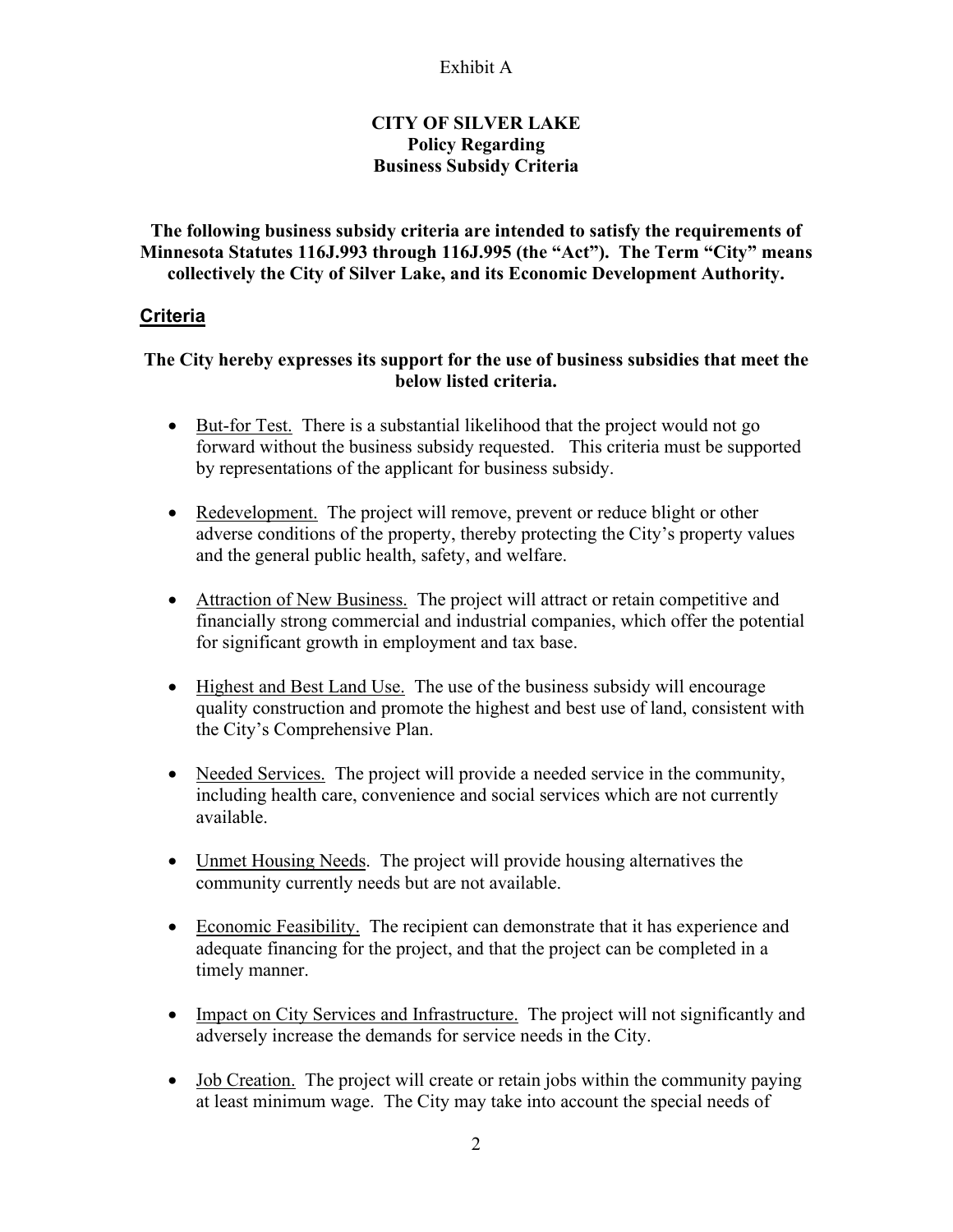# Exhibit A

small or growth-phase businesses with potential to create high paying jobs in the future.

• Tax Base. The project will increase the City's tax base and generate new property tax revenue.

# **Evaluation**

The City will evaluate each request for a business subsidy on a case by case basis. Meeting all or a majority of our criteria does not mean a subsidy will be awarded or denied. A decision to approve or reject a request for subsidy will be based on the merits of the project and the overall benefit to the community.

# **Valuation of a Business Subsidy**

The City will calculate the value of assistance provided to a business in the following manner.

- 1. If the subsidy is a contribution or sale of real or personal property, the amount of the subsidy will be the fair market value of the property as determined by the City, less any amount paid.
- 2. If the subsidy is a loan, the amount of the subsidy will be the principal amount of the loan.
- 3. If the subsidy is a loan guarantee, the amount of the subsidy will be principal amount of the loan guaranteed.
- 4. If the subsidy takes the form of payments over time (such as pay-as-you-go tax increment) the amount of the subsidy will be the sum of projected payments, discounted to a present value using a discount factor determined by the City which approximates the interest rate available to the business from a commercial lender.